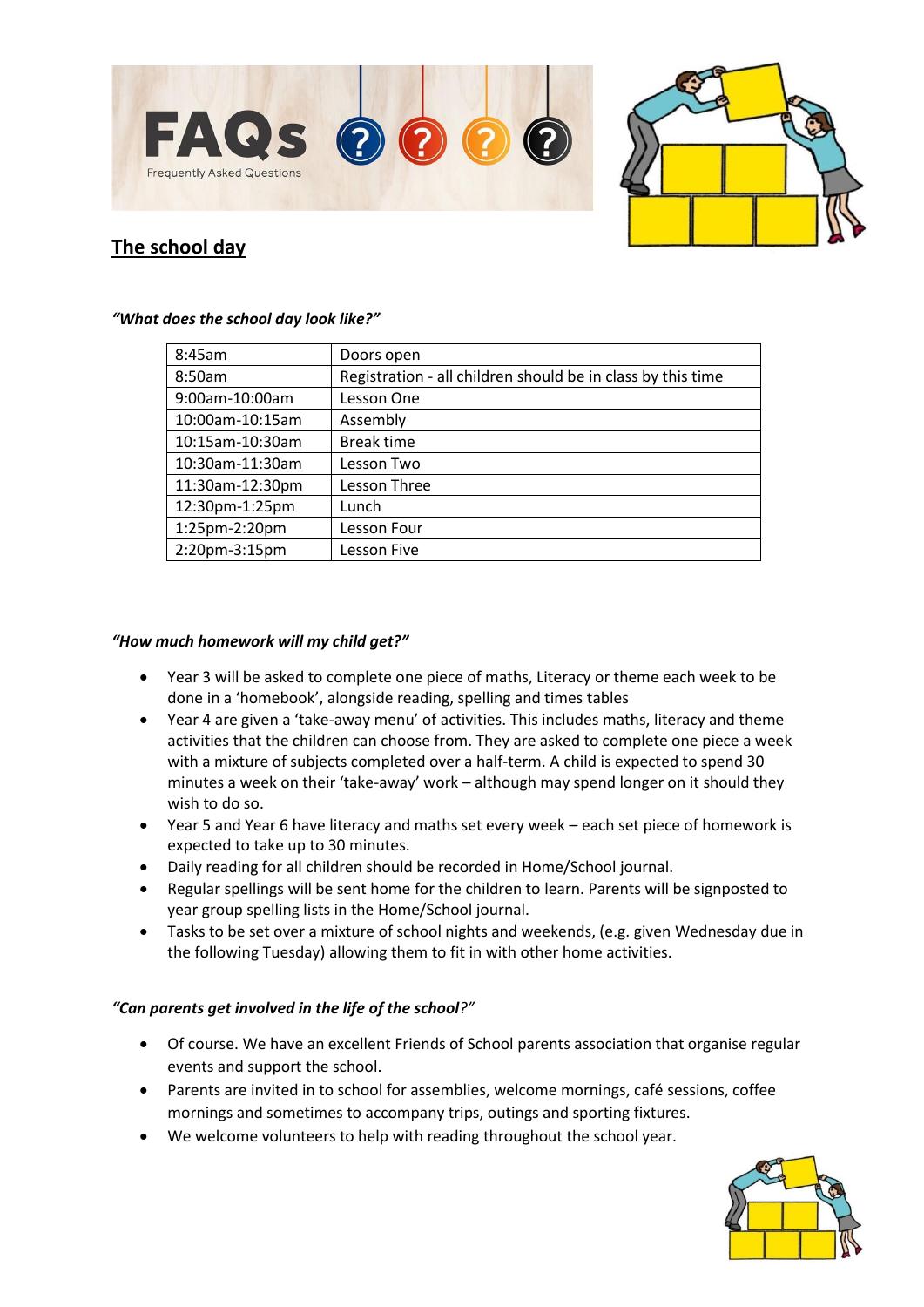# *"Where do I drop off and collect my child?"*

 Children should be dropped off on the school playground. Years 3-5 enter the school from the playground, Year 6 make their way round to the Year 6 block.

# *"Can my child go to the toilet during the day?"*

- We encourage the children to use the toilet at break and lunch. Children can ask to go at other times if necessary.
- Where appropriate, children with medical conditions will be able to go as often as needed.

#### *"Are there any after school clubs?"*

- We offer a wide variety of after school clubs run by our staff as well as external providers. You are able to sign up for clubs at the start of a new term.
- Our after school clubs include: football, rugby, running, circus skills, first aid, Zumba, art and cookery. We try to work with our pupils and provide clubs to meet their needs and interests.

# **Communication**

#### *"What should I do if need to speak to a member of the Year 3 team?"*

 We would advise you to speak to the teacher at the end of the school day after all the children have been dismissed. In the morning here will be a member of staff on the playground or on the year group door for any information to be passed on to. You can also make appointments via the school office for parents to see the class teacher or another member of staff.

#### *"What should I do if my child has worries or concerns about school?"*

 The first step is to speak to an adult in school that they feel happy talking to. If they would rather not speak to an adult please let a member of year group team know.

# **Food in school**

#### *"What can my child drink during the day?"*

- Children should only bring water in to drink. These bottles should have sports caps, or something similar, to avoid spillage in the classroom.
- Bottes should be taken home and cleaned each day.

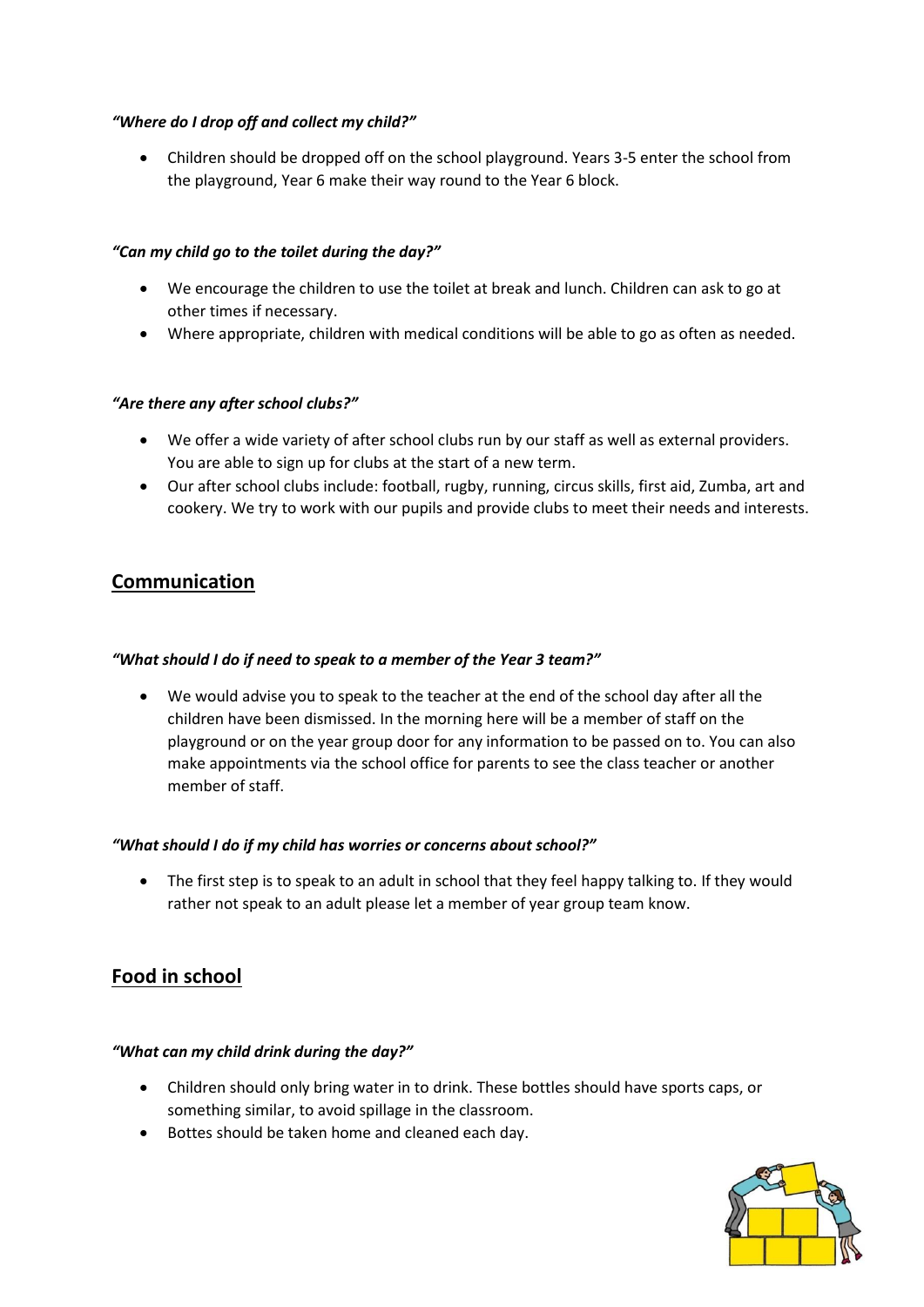#### *"How do I order my child a school dinner?"*

 School dinners are ordered during morning registration. They should be paid for using our online payment system – more details are in the welcome pack. All meals must be paid for in advance.

#### *"How much are school dinners?"*

- School dinners cost £2.20 a day, which is £11.00 a week. This should be paid for in advance using our online payments systems.
- Please contact the school office if you think you are eligible for free school meals.

#### *"Can I join my child for school dinner?"*

 We have family lunches throughout the year. These will be advertised in newsletters. You will also be notified by text and email.

#### *"Is my child allowed to bring in snacks for break time?"*

- Snacks can be bought from the school tuck trolley. Prices are between 20p-50p.
- Sweets, chocolate, chewing gum, fizzy drinks and energy drinks are not permitted in school. NO nuts are allowed in school including nut based spreads. We do encourage children to drink water throughout the day and to bring a piece of fruit for morning break.

# *"What should I put in my child's packed lunch?"*

- We encourage healthy eating and expect parents to choose healthily when creating a packed lunch.
- An example of a healthy packed lunch:
	- A sandwich (no nut butters)
	- A wafer biscuit e.g. twix, kit kat, blue ribband.
	- Yoghurt and a piece of fruit.
	- Bottle of water or juice.
	- No sweets, fizzy drinks, nuts or chocolate/sweets (unless covering a wafer/biscuit)

#### *"Can we give our children any food with nuts in them for break or packed lunches?"*

 We are a nut free school so would ask that any food with nuts in is not included for school packed –lunches or break.